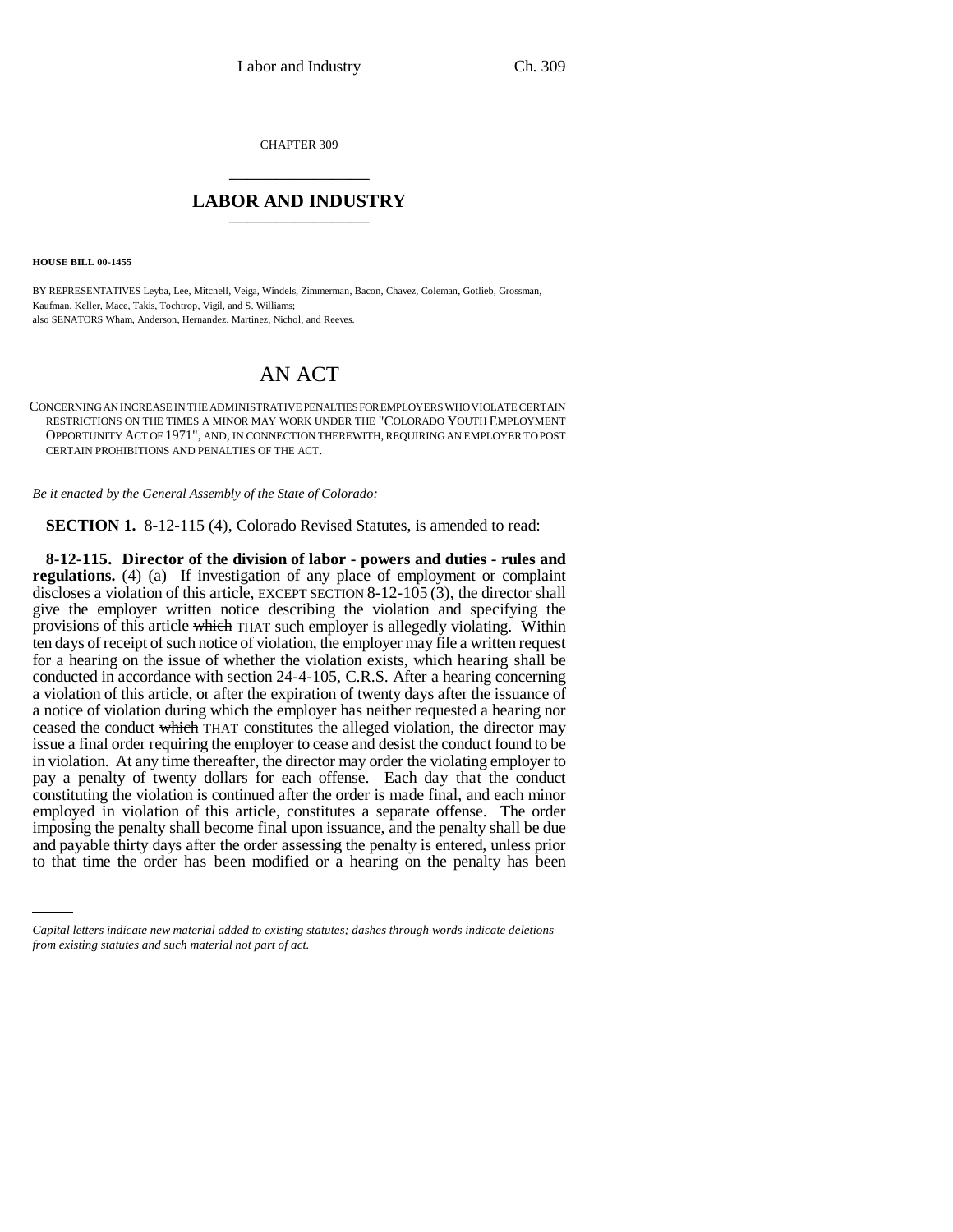requested as provided by section 24-4-105, C.R.S. All penalties imposed by this section shall be collected as provided in section 8-1-142.

(b) (I) IF INVESTIGATION OF ANY PLACE OF EMPLOYMENT OR COMPLAINT DISCLOSES A VIOLATION OF SECTION 8-12-105 (3), THE DIRECTOR SHALL GIVE THE EMPLOYER WRITTEN NOTICE DESCRIBING THE VIOLATION AND SPECIFYING THE PROVISIONS OF THIS ARTICLE THAT SUCH EMPLOYER IS ALLEGEDLY VIOLATING. WITHIN TEN DAYS AFTER RECEIPT OF SUCH NOTICE OF VIOLATION, THE EMPLOYER MAY FILE A WRITTEN REQUEST FOR A HEARING ON THE ISSUE OF WHETHER THE VIOLATION EXISTS, WHICH HEARING SHALL BE CONDUCTED IN ACCORDANCE WITH SECTION 24-4-105, C.R.S. AFTER A HEARING CONCERNING A VIOLATION OF SECTION 8-12-105 (3), OR AFTER THE EXPIRATION OF TWENTY DAYS AFTER THE ISSUANCE OF A NOTICE OF VIOLATION DURING WHICH THE EMPLOYER HAS NEITHER REQUESTED A HEARING NOR CEASED THE CONDUCT WHICH CONSTITUTES THE ALLEGED VIOLATION, THE DIRECTOR MAY ISSUE A FINAL ORDER REQUIRING THE EMPLOYER TO CEASE AND DESIST THE CONDUCT FOUND TO BE IN VIOLATION. AT ANY TIME THEREAFTER, THE DIRECTOR MAY ORDER THE VIOLATING EMPLOYER TO PAY A PENALTY PURSUANT TO SUBPARAGRAPH (II) OF THIS PARAGRAPH (b). THE ORDER IMPOSING THE PENALTY SHALL BECOME FINAL UPON ISSUANCE, AND THE PENALTY SHALL BE DUE AND PAYABLE THIRTY DAYS AFTER THE ORDER ASSESSING THE PENALTY IS ENTERED, UNLESS PRIOR TO THAT TIME THE ORDER HAS BEEN MODIFIED OR A HEARING ON THE PENALTY HAS BEEN REQUESTED AS PROVIDED BY SECTION 24-4-105, C.R.S. ALL PENALTIES IMPOSED BY THIS SECTION SHALL BE COLLECTED AS PROVIDED IN SECTION 8-1-142.

(II) FAILURE TO COMPLY WITH THE PROVISIONS OF THIS PARAGRAPH (b) SHALL MAKE THE OFFENDER LIABLE FOR ADMINISTRATIVE FINES PURSUANT TO THE FOLLOWING PENALTY SCHEDULE:

(A) FOR A FIRST OFFENSE, BY A FINE OF NOT LESS THAN TWO HUNDRED DOLLARS NOR MORE THAN FIVE HUNDRED DOLLARS;

(B) FOR A SECOND OFFENSE WITHIN SIX MONTHS AFTER THE FIRST OFFENSE, BY A FINE OF NOT LESS THAN FIVE HUNDRED DOLLARS NOR MORE THAN ONE THOUSAND DOLLARS;

(C) FOR A THIRD OR SUBSEQUENT OFFENSE WITHIN SIX MONTHS AFTER THE FIRST OFFENSE, BY A FINE OF NOT LESS THAN ONE THOUSAND DOLLARS NOR MORE THAN TEN THOUSAND DOLLARS.

**SECTION 2.** 8-6-111 (2), Colorado Revised Statutes, is amended to read:

**8-6-111. Director to review report.** (2) After publication of notice and the meeting, the director, if so desired, may make and render such an order as may be proper or necessary to adopt the recommendations and carry the same into effect and require all employees in the occupation directly affected thereby to preserve and comply with such recommendations and order. Such order is effective thirty days after it is made and rendered and shall be in full force and effect on and after that day. After the order is effective, it is unlawful for any employer to violate or disregard any of the terms of the order or to employ any worker in any occupation covered by the order at lower wages or under other conditions than authorized or permitted by the